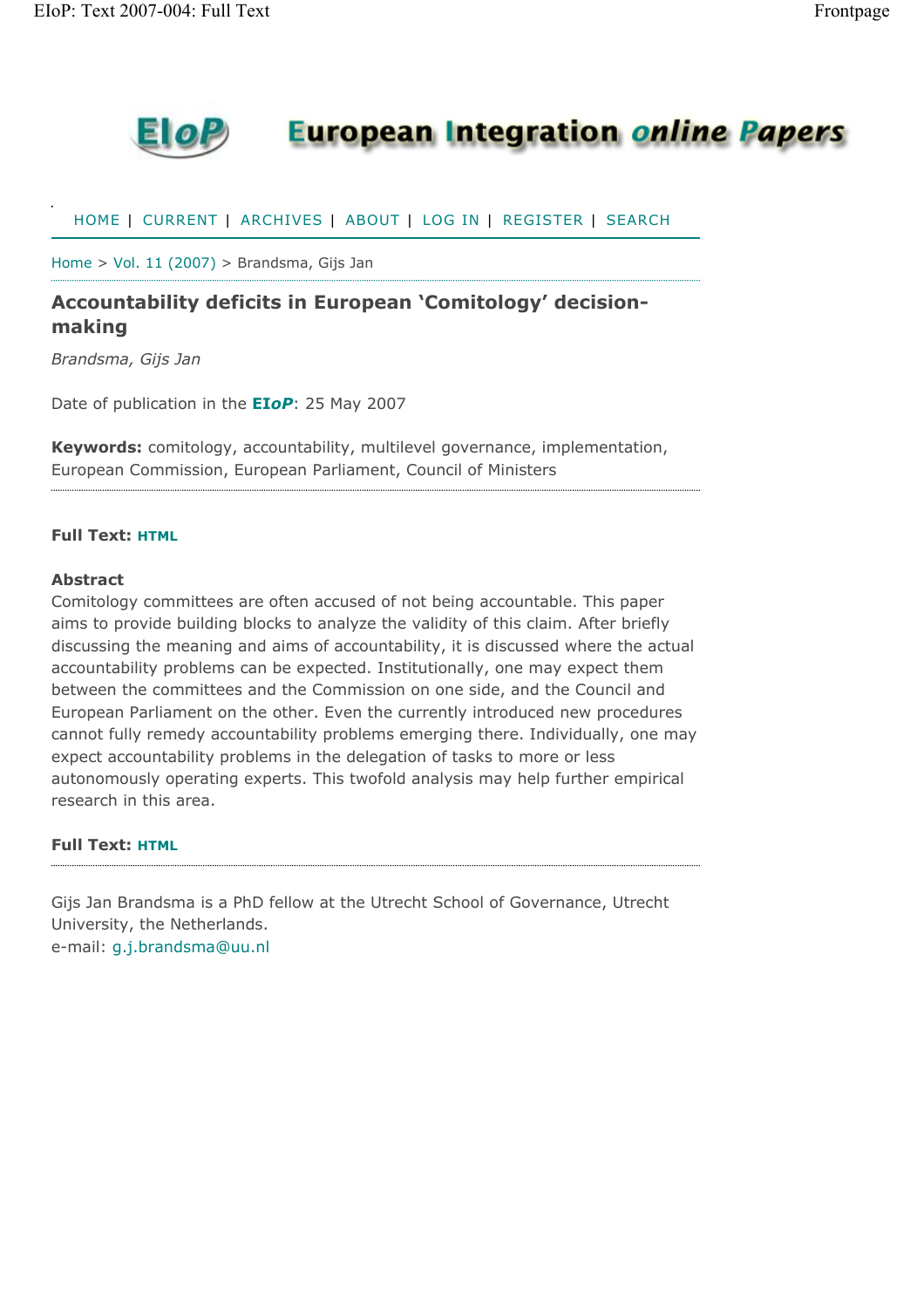| Accountability deficits in European 'Comitology' decision-making $\leq$                                                           |  |  |  |  |
|-----------------------------------------------------------------------------------------------------------------------------------|--|--|--|--|
| Gijs Jan Brandsma                                                                                                                 |  |  |  |  |
| European Integration online Papers (EIoP) Vol. 11 (2007) $\overline{N^{\circ} 4}$ ;<br>http://eiop.or.at/eiop/texte/2007-004a.htm |  |  |  |  |
| Date of Publication in European Integration <i>online Papers</i> : 25.5.2007                                                      |  |  |  |  |
| Abstract   PDF                                                                                                                    |  |  |  |  |

## **Contents:**

- 1. Introduction
- $\bullet$  2. Accountability
	- { 2.1. Definition
	- { 2.2. Aims of accountability and accountability deficits
	- { 2.3. Comitology committees
	- { 2.4. Locating accountability deficits in comitology
		- 2.4.1. Constitutional perspective: collective/institutional accountability
		- 2.4.2. Democratic perspective: collective/institutional accountability
		- 2.4.3. Democratic perspective: individual accountability
- 3. Conclusion
- References

# **1. Introduction**

The academic debate on comitology's accountability is quite underdeveloped. On the one hand several authors claim that these committees suffer from an accountability deficit, but on the other hand this alleged deficit has not been looked into systematically. Whenever references to possible accountability deficits are made, these are made in the light of the legitimacy of the comitology system, and hence accountability as such is not looked into in depth (e.g. Demmke, 2000: 300-302; Schäfer, 1996: 22; Schäfer, 2000: 22-23; Larsson, 2003b: 169-171). Others, like Radaelli (1999) and Van Schendelen (2004), place the issue of accountability in the broader context of expert input into policy making. They argue that knowledge can be used politically, and that being an expert is part of a certain self-image that makes it hard to call people to account. However, they too do not present a systematic analysis of accountability.

With so many people echoing that there are accountability deficits in comitology, it is about time to look into this matter in depth. But first it should be demarcated what these concepts actually mean. What is accountability, and when is there a deficit? What are comitology committees, and why should accountability be relevant to them in the first place? What has past research found, and how can it help us to investigate this issue? These are the subjects this paper deals with. It will be argued that accountability deficits come under various guises. This is also illustrated by examples from interviews the author held with committee participants in order to test the ground for accountability research(1).

# **2. Accountability**

### **2.1. Definition**

What exactly *is* accountability? There seem to be as many definitions of accountability as there are scholars (e.g. Mulgan, 2000: 555-556; Day and Klein, 1987: 26; Bovens, 2006: 8-9; Pollitt, 2003: 89; Behn, 2001: 3-6). This makes it even more unclear what the aforementioned authors actually mean by a lack of accountability in comitology committees. It seems, though, as if in the accountability literature in general two groups of meanings can be distinguished: one focusing on 'giving account' and one focusing on 'holding to account'(2).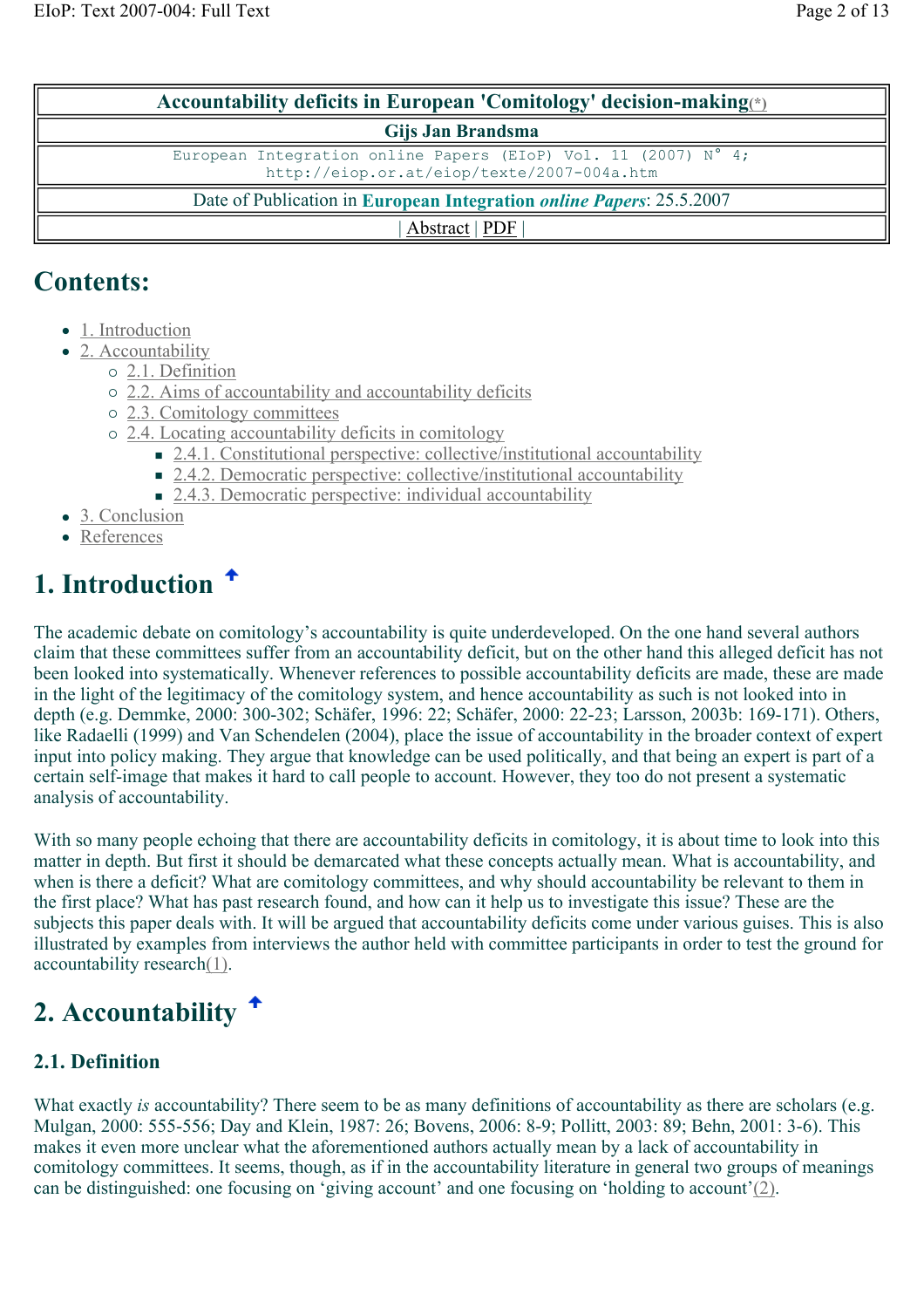In the sense of 'giving account', accountability is an *act* of disclosing information and justifying behavior (e.g. Mulgan, 2000: 555). Giving account in this sense does not necessarily entail the possibility of having to face consequences. This definition effectively makes 'account giving' a very broad concept, and comes close to the concept of justification. 'Holding to account' entails more strict criteria for defining accountability. Here, actors are not only expected to disclose information and justify their behavior, but they should also be in a *relationship* with another entity which has the authority of imposing sanctions, or giving rewards (e.g. Bovens, 2006; Day and Klein, 1987: 26). This relationship can take the form of a hierarchical, 'vertical' relationship such as between employees and their superiors, but in modern times there can also be 'horizontal' accountability relationships with third authorities, such as audit offices (Bovens, 2006). Accountability relationships can therefore go beyond the typical 'principal-agent'-relationships, and hence they are generally defined as 'actor-forum'-relationships.

The meaning of 'holding to account' probably comes closest to what the comitology authors mean by a lack of accountability. Schäfer (2000: 23), for example, states that '[t]he awareness on the part of the representatives, both from the Community and the Member State level, that they may be held directly accountable for their decisions would be likely to affect their actions', while Larsson (2003b: 157 and 169-170) questions if we now have 'civil servants who are the politician's masters' as opposed to 'civil servants being accountable to elected politicians'.

A clear definition of accountability in the sense of 'holding to account' can be found with Mark Bovens, who defines accountability as "a relationship between an actor and a forum, in which the actor has an obligation to explain and to justify his or her conduct, the forum can pose questions and pass judgment, and the actor may face consequences" (Bovens, 2006: 9). This paper will use his definition. It has been adopted because it clearly distinguishes between what is, and what is not accountability. First of all, one would need someone to render account, and someone to render account to. This refers to the *'actors'* and *'forums'* Bovens defines (Bovens, 2006: 9-10). As was mentioned before, accountability relationships do not necessarily need to take the form of principal-agent relationships, and hence Bovens seems very cautious not to use these terms instead. Further, there is a *relationship* between the actor and the forum, in which the actor *explains and justifies* his or her conduct to the forum. If necessary, the forum can ask further questions, *evaluate* the actor's behaviour in a judgment and *make the actor face consequences*, either in terms of rewards or of sanctions. Another reason for choosing Bovens' definition is that other, like Day and Klein's (1987), only stress the ability of the forum to impose sanctions rather than to give rewards.

Still, even though Bovens' definition clearly defines what accountability is and which various actors and forums can be distinguished, it does not indicate the process by which actors are held to account. A common approach for this is by distinguishing between 'police patrol' and 'fire alarm' arrangements (see e.g. Huber, 2000: 401; Pollack, 2003; Hopenhayn and Lohmann, 1996). These terms, first used as metaphors by McCubbins and Schwartz (1984), refer to active and passive forms of oversight by the forum over the actor. With police-patrol oversight, active and direct oversight is meant. The activities of the actors are systematically scrutinized, for example by reading documents and observing behaviour. This is the active form of oversight. The advantage of police patrol oversight is that the actor is under continuous, direct control. On the other hand, though, this form of oversight takes a lot of time and effort from the forum.

This is exactly the other way around with fire-alarm oversight. Here, the forum is passive until it receives complaints about the actor's behaviour. It therefore relies on others to monitor the actor, and waits for complaints to arrive: to ring the 'fire alarm'. This takes much less effort from the forum. Furthermore the forum can be sure that action is only taken in cases where things go wrong. On the other hand, though, there are other entities – such as stakeholders or colleagues of the actor – to whom the burden of supervision is shifted. The difference between 'police patrol' and 'fire alarm' arrangements is important to keep in mind when empirically researching accountability deficits. It is not to say that one form is by definition better than the other, it is just to indicate that multiple forms of arrangements exist, and that one should be aware of this when doing empirical research. A focus on the direct interaction between actor and forum would be insufficient, because the forum may use third parties to monitor the actor, rather than doing it all by himself.

Having defined what accountability is, when can one speak of an accountability deficit? When are accountability arrangements insufficient? Before turning to accountability deficits, a look at the aims of accountability is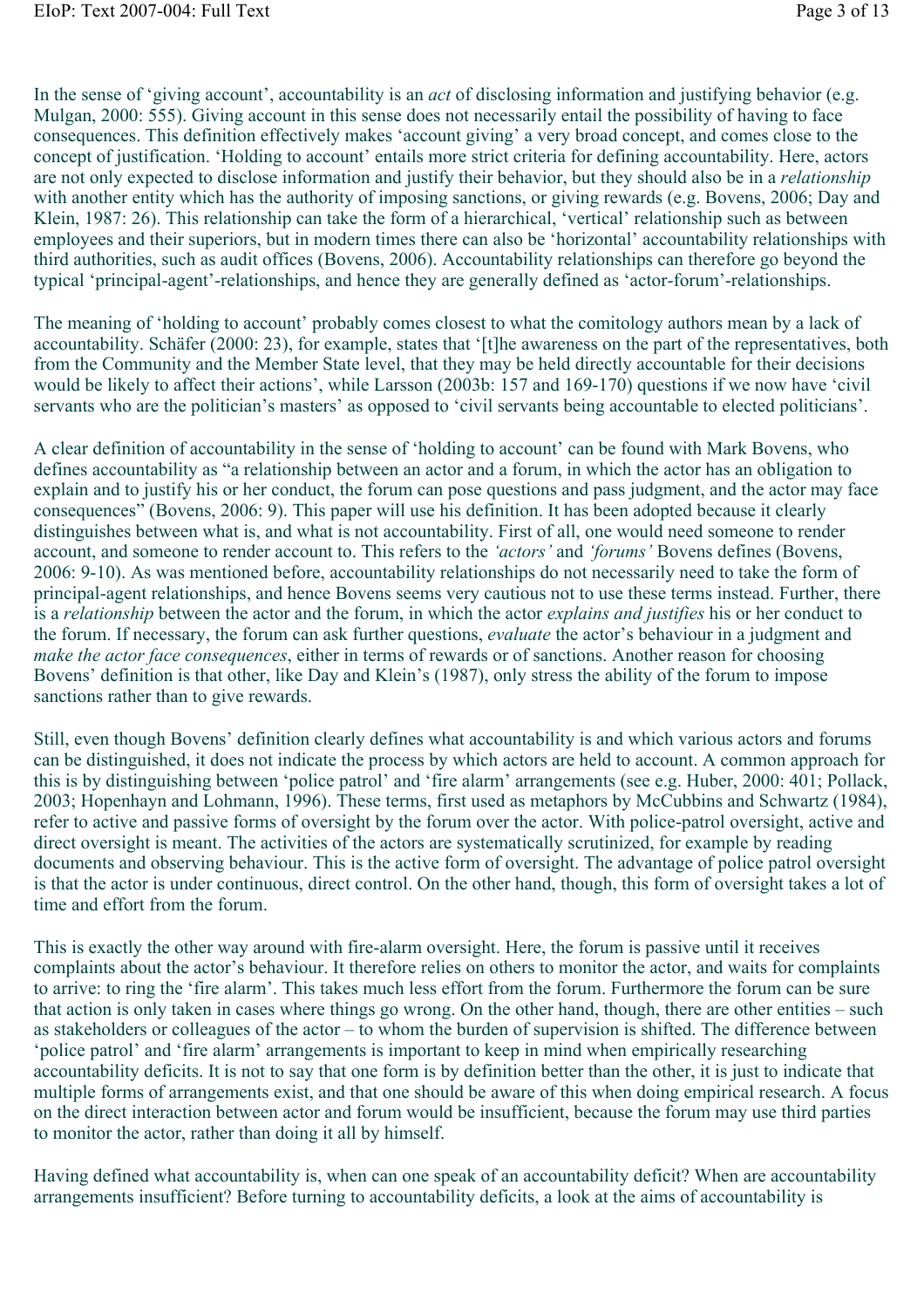#### necessary.

### **2.2. Aims of accountability and accountability deficits**

Opinions diverge in the academic literature about what merits of accountability are in the first place. One can distinguish at least two different perspectives. First, there is the *democratic* perspective. Since any democratic political system ultimately rests upon the notion of government by the citizens, delegation from one authority to the other involves a whole series of principal-agent relationships, with ultimately the citizens as principals (Strom, 2000). Accountability mechanisms are meant for keeping a democratic 'check' upon the behaviour of public officials enjoying discretion in order to make sure that ultimately the preferences of the people are translated into policy. Therefore, the emphasis of accountability in this perspective is on the content of decision-making in the light of delegating tasks (Bovens, 2006: 25; Behn, 2001). Problems emerge if the agent deliberately does not act in the principal's interest (sabotage) or simply does not act in the best interest of the principal (shirking), which is likely if the principals are not able to monitor the behaviour of the agents effectively (Strom, 2000: 270-271). For finding the appropriate forum, one would simply need to look only one level up the chain of delegation. For a minister, parliament would be the appropriate forum, for parliament it would be the citizens, and for a civil servant it would be his superior.

The second view on the purpose of accountability focuses on the prevention of the tyranny of government, or rather the prevention of the abuse of the discretionary powers of people and institutions. This could be labelled as the *constitutional perspective*. Through accountability mechanisms, actors are to be deterred from increasing their powers in a way that distorts institutional balances. Here, the emphasis does not lie with the content of actions, but rather with the processes that have been followed. Accountability regimes are there in order to make sure that the actors do what they are empowered to, and nothing more than that (Bovens, 2006: 25-26). The legal power can be placed in this tradition. Unlike the democratic perspective, this constitutional perspective is most appropriate for assessing the accountability of institutions.

Having said this, it may look as if accountability is something one can never have enough of. However, this is not the case. As Behn, and Bovens and 't Hart have argued, there should be a balance between accountability and efficiency (Behn, 2001; Bovens and 't Hart, 2005: 245-262). If the balance is tipped in favour of the former, one may easily spend lots of time on explaining one's conduct without having much time left to do one's primary tasks. This may be described as *accountability overload*.

The debate on comitology is about the opposite: an accountability deficit. This may occur if the practices of holding actors to account are insufficient for fulfilling the aims of accountability. Taking the democratic perspective, this would mean that actors are able to act against the wishes of the citizens, parliament, and any chain in between parliament and themselves – and get away with it. In the constitutional perspective, it would mean the absence of institutions counterbalancing the input of the actor if the actor would exceed his powers, so that the behaviour of the actor is unconstrained.

Are these the accountability deficits the comitology authors are pointing to? Before placing accountability deficits in the light of comitology committees, the next paragraph will shed some more light on the phenomenon of comitology itself. What is comitology, and what makes it require accountability?

### **2.3. Comitology committees**

There is no consensus about where the word 'comitology' actually comes from. Speculations on its etymology range from the French expression 'kremlilogie' referring to politicized bureaucracy, to the sixteen-century word 'comity', meaning mutual recognition of institutions between states, and to a polemic depiction of the study of the operation of public committees itself (Bergström, 2005: 6-7). In European politics, it is used to depict committees of member state representatives that assist the Commission in implementing policies (e.g. Van Schendelen, 1998; Andenas and Türk, 2000; Egeberg, Schäfer and Trondal, 2003). It should be distinguished from other kinds of committees, such as Council Working Groups, the 'Grand Committees' (European Social Committee, Committee of the Regions), and Commission expert groups (see e.g. Larsson, 2003a). The member state representatives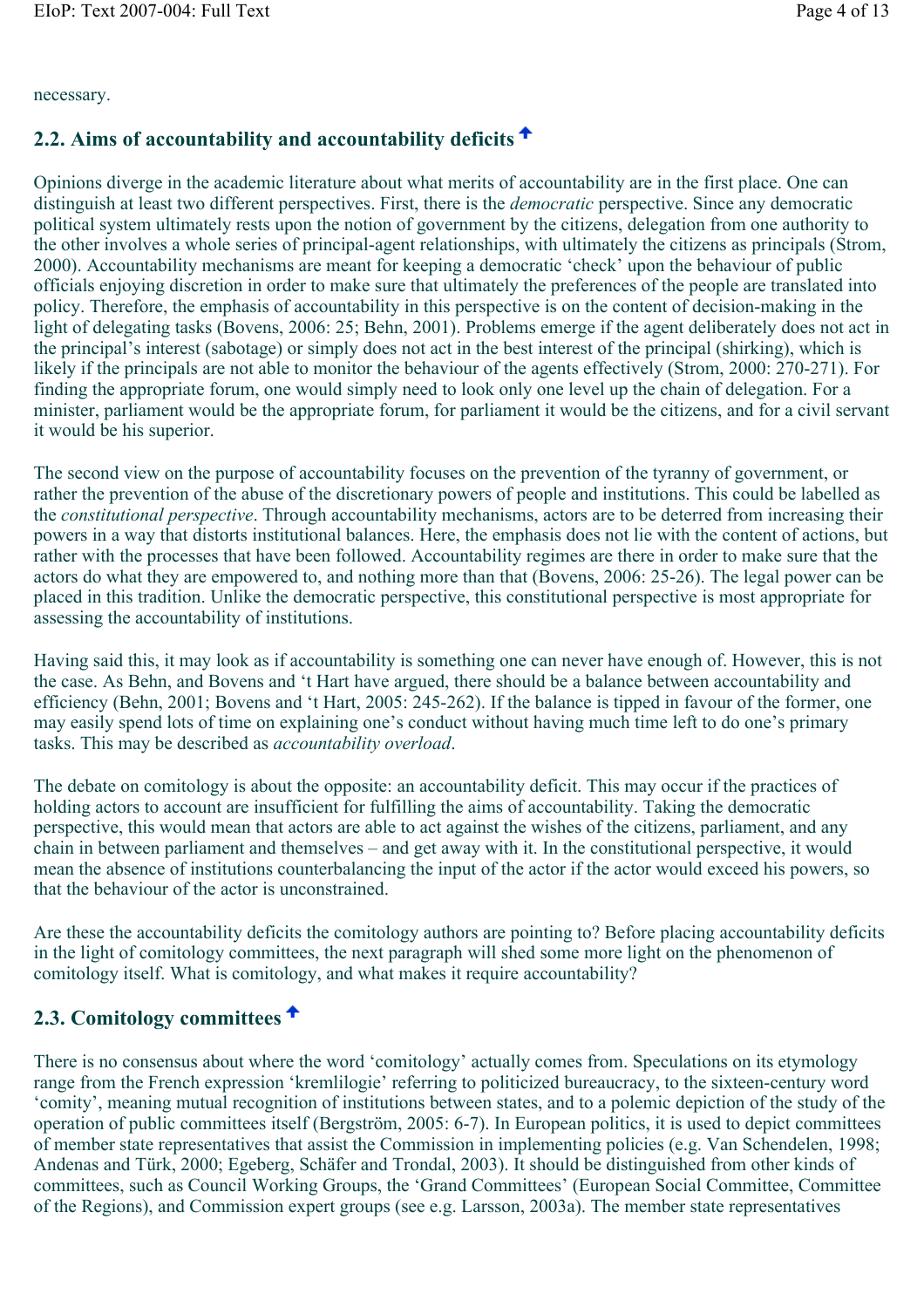attending comitology committees are generally policy experts from the ministries or other public authorities, but can also be from outside government acting on the government's behalf (Falke, 1996).

Of all forms of European committee governance, the system of Comitology committees is probably most extensively covered by scholars(3). With respect to accountability, the irony is that comitology committees were meant to be accountability devices in themselves. When the first committees were set up by the Council of Ministers in the early 1960s, they were meant to control the Commission. Since they are composed of delegated experts from the member states, an intergovernmental 'check' was placed upon the Commission's implementing powers. This way, comitology committees 'bridge the gap' between Council and Commission by keeping member state control over policies that are to be implemented by the Commission (TEC Art. 202/3; Dehousse, 2002; Vos, 1997: 227). Despite – or perhaps complementary to – their official function of controlling the Commission, the committees can also be used as forums of deliberation between the Commission and member state representatives, in which a spirit of expertise prevails (Joerges and Neyer, 1997: 609-625; Bergstrom, 2005: 52; Sannerstedt, 2005: 105). This second feature of comitology prompted Dehousse to observe: "if comitology has indeed evolved into a freewheeling transnational structure, the key question becomes: who controls this structure, and how?" (Dehousse, 2002).

The control over the Commission can currently take up to four forms, and these four forms mainly specify what the meaning of a vote in a committee is. Up to now, four different types of comitology committee procedures exist: advisory, management, regulatory and safeguard procedures (Council Decision 1999/468/EC). This is specified below in Table 1.

#### Table 1

Working under the *advisory procedure,* committees advise the Commission on specific policies, and do so by giving an opinion on Commission proposals by a simple majority of member states. As the word 'advise' already indicates, the Commission may ignore their opinion although it is supposed to give much consideration to the expressed position (Council Decision 1999/468/EC). Using the management procedure and regulatory procedure, committees have more power: then their approval is required for the Commission to implement policies. The difference between these two may seem only minor, but in practice it is not unimportant. In the *management procedure*, the Commission will adopt the proposed measures *unless the committee explicitly objects to it* by a qualified majority. If the committee does not object to the measure, the measure can be implemented with immediate effect. But if the committee does oppose the measure, the Commission may postpone its implementation for a period for up to three months. During that time, the Council may take a different decision. If the Council fails to oppose the proposed measure, the Commission is free to adopt the policy proposal (Council Decision 1999/468/EC). In the *regulatory procedure*, the role of member state representatives is bigger. Here, proposed measures are only implemented *if the committee explicitly approves it* by means of a qualified majority. If it does not, the Commission will submit without delay a proposal to the Council relating to the measures to be taken, and will inform the Parliament. Then, the Council is able to oppose the proposal by qualified majority, bypassing the committees. If no opposition is expressed within three months, the Commission is free to adopt its latest proposal (Council Decision 1999/468/EC). In this regulatory procedure, the Council and the member states have most control over the making of implementation measures (Pollack, 2003: 136). The final type of procedure is the *safeguard procedure*, which is very rare. It entails an add-on procedure for committees working under other procedures as well. The safeguard procedure is used for dealing with individual (mainly trade-related) cases, for example with respect to airport access rights or cabotage, and every member state participating in a committee working under the safeguard procedure has the power to refer the matter to the Council (Council Decision 1999/468/EC).

Theoretically, there are always other resorts for the Commission when it finds a proposed measure to be opposed. It can ignore the committee's opinion (advisory procedure), or forward the matter to the Council and hope for the absence of a qualified majority against (management procedure) or a vote result that does not conform to a qualified majority (regulatory procedure, see Hofmann and Töller (1997) for a vivid description of a case like this regarding GMO's). In practice, though, the Commission rarely forwards matters to the Council. In 2005, 2,582 opinions were delivered by the committees, of which only 11 were referred to it (European Commission, 2006b).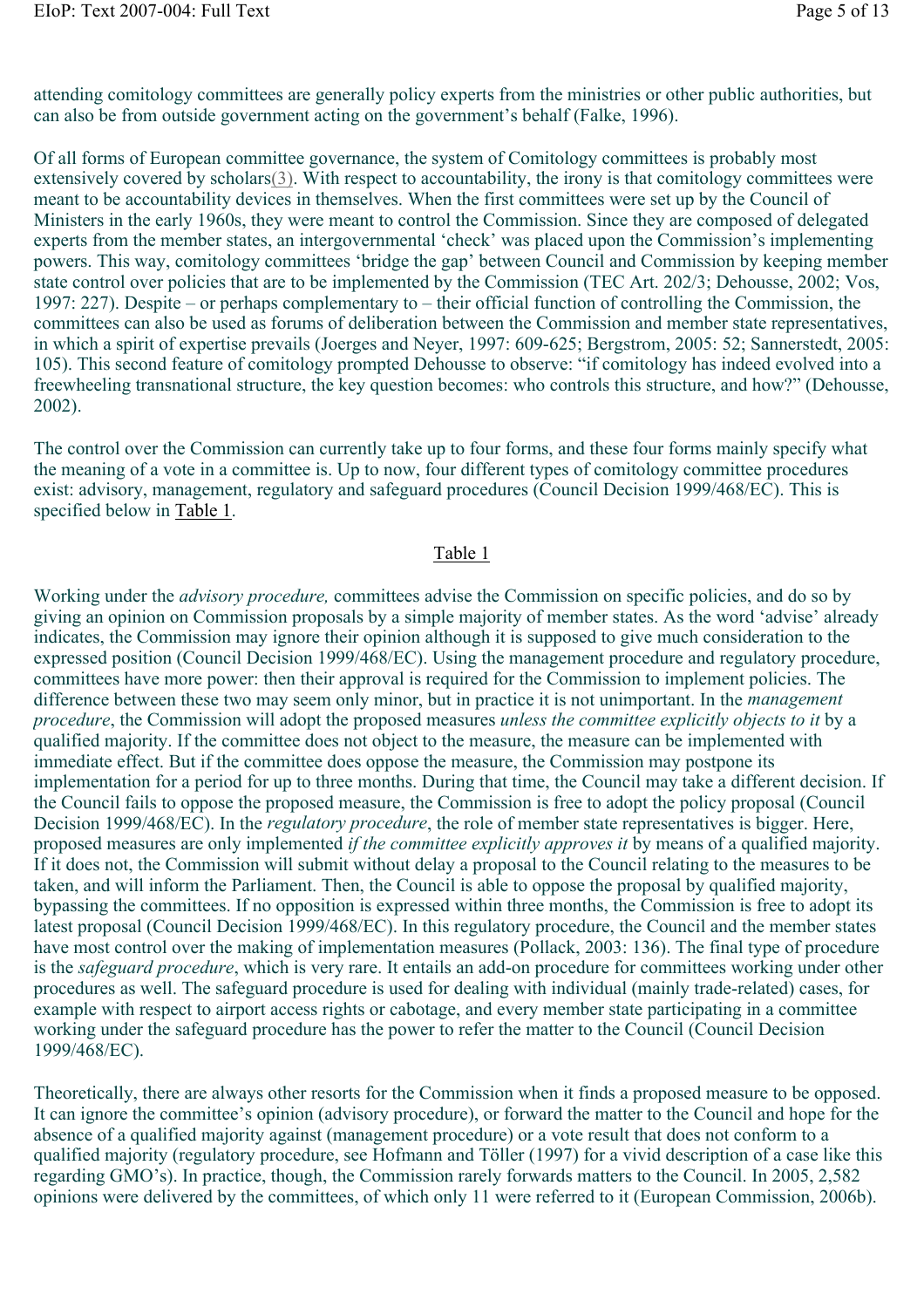The Commission is aware that it needs the member states for implementing their policies Europe-wide, and therefore it is keen on unanimity in committees. Matters are postponed for further discussion frequently, so as to make sure every member state is happy with the eventual outcome. Of course there are occasions where time pressure makes the Commission force a vote if necessary, but generally it can be certain of a majority(4).

Comitology committees as such do not appear in any treaty, even though the Treaty of the European Community empowers the Council to impose conditions on the Commission for implementation (TEC, Art. 202/3). However, the position of the committees is formalized in the basic acts. Typically, a basic act contains an article stating that for the implementation of that particular policy 'the Commission shall be assisted by a committee composed of representatives of the Member States and chaired by the representative of the Commission' and 'Where reference is made to this paragraph, the procedure laid down in Article *x* of Decision 1999/468/EC shall apply, in compliance with Article 7 (3) and Article 8 thereof', meaning that a comitology committee will be set up according to the advisory, management, regulatory and/or safeguard procedure, that it shall adopt its own rules of procedure, that 'the principles and conditions on public access to documents applicable to the Commission shall apply to the committees', and that the European Parliament is to be informed of agendas, draft measures, voting results, summary records of the participants and the list of authorities to which the officials delegated by the member states belong (OJ 1999 L 184). Concerning public access to documents, this means that to the comitology committees the same rules apply as to the Commission expert groups and the Council Working Groups (OJ 2001 L 145/43). Further, a list of comitology committees is published including references to the basic acts by which they were instigated (OJ 2000 C 225/02), the Commission publishes annual reports since 2001, and an on-line register exists containing references to the documents that are sent to the European Parliament (European Commission, 2006a). The meetings themselves, however, are confidential.

The rules of procedure have in some cases very similar, but in most cases even the very same text. The Council provided a model text for these rules, in which blank spaces were left for the committees to fill in their own names and the date of adoption (OJ 2001 C 38/3). This model text states that the agendas, draft directives, voting results, presence lists (not including names, but only the represented organizations) and summary records must be sent to Parliament. The European Parliament, however, hardly has any powers regarding comitology committees. For a limited number of committees, the European Parliament will be enabled to overturn committee opinions in the near future (see Decision 2006/512/EC), but for the majority of committees the European Parliament remains a toothless tiger. Even though informed of the proceedings in the committees, it only has one power: to criticize implementation measures adopted through the committee procedure if they exceed the implementation powers provided for in the basic piece of legislation. If the Council and Commission fail to adapt the measure taken, the European Parliament can appeal to it at the European Court of Justice (Türk, 2000: 217-253).

### **2.4. Locating accountability deficits in comitology**

Following the above, comitology committees can be very influential policy makers. But why do the comitology scholars feel accountability is lacking? The distinction between 'democratic' and 'constitutional' forms of accountability addresses the aims of accountability, and indicates *to whom* account should be rendered. Yet, this distinction does not indicate *who* should be accountable in the first place. For this, one can distinguish between the institutional position of the *committees*, and the accountability of *individual delegates* to the committees. This multi-level accountability debate is displayed below in Figure 1.

#### Figure 1

The upper part of the picture, part 1, reflects the current institutional arrangements of comitology committees. In basic acts, drawn up by the legislative power, implementation of policies is delegated to the Commission. The legislative power also installs a comitology committee, composed of member state representatives, which needs to give a formal opinion on Commission proposals. The lower part of the picture, part 2, reflects the interplay between delegated experts and domestic actors.

If this two-level scheme is combined with the distinction between the democratic and the constitutional perspective, a classification emerges as presented in Table 2: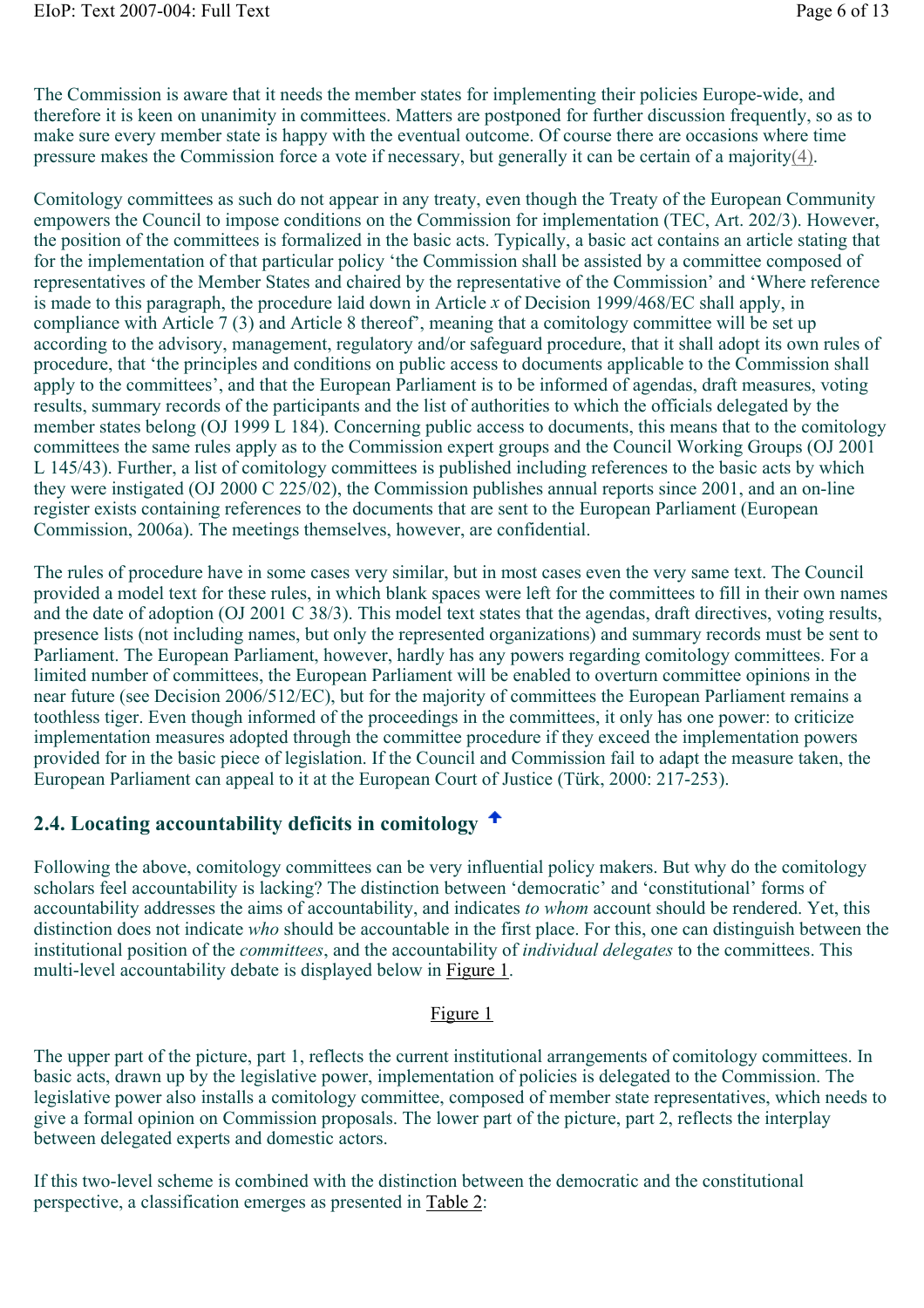### Table 2

From a constitutional perspective, accountability is about preventing the tyranny of government. Hence, countervailing powers should be built into the system outside the democratic chain of delegation, that are empowered to investigate and sanction power-exceeding behaviour. This perspective addresses the institutional setup rather than individual behaviour. The democratic perspective ultimately links the actor to the citizens: the ultimate principals. Account is given from agents to a principal located one step backwards along the chain of delegation (Bovens, 2006; Strom, 2000), and therefore the terminology common to principal-agent relationships can be used. Unlike the constitutional perspective, the democratic perspective fits both the collective and the individual levels of accountability.

Which accountability do the comitology scholars mean when they speak of an accountability deficit? Do they refer to the institutional setup of the committees, or do they mean the way in which national delegates carry out their position? Türk (2003: 196-197) and Rhinard (2003: 14-15) exclusively focus on the institutional side of it, by commenting upon the position the committees have in the policy process. Others, like Schäfer (2000: 23), Larsson (2003b: 157, 171, 172) and Van Schendelen (2004: 31) refer to individuals who are active both at the Community and Member State levels, but not to the institutional setup. A nicely structured picture emerges when all findings are classified along the two dichotomies presented above.

### **2.4.1. Constitutional perspective: collective/institutional accountability**

Speaking of the collective/institutional accountability deficit from a constitutional perspective, there are several authoritive non-principals surrounding the committees. The Court of Justice has played an important role in shaping the functioning of comitology committees. In doing so, it first had to come to terms with their very nature. From a formalistic point of view, the committees are not very relevant. The responsibility for implementation lies with the Commission, just as the responsibility for legislation and delegation lies with the Council and, under codecision, also Parliament. When Court cases are lodged because of committee behaviour, all legal eyes turn to either the Commission or Council and Parliament.

A compelling example of this is the *Rothmans* case. A tobacco company requested access to the minutes of the Customs Code Committee. This committee deals with import regulations of, among other things, cigarettes. According to Decision 94/90/EC, applications for access to documents should be sent directly to the author. As with all comitology committees the Commission sets the agenda and takes down the minutes, and hence the company contacted the Commission for getting access. The Commission refused this application, on the grounds that despite the fact that it took down the minutes, the minutes themselves were, in an intellectual sense, 'made' by the Customs Code Committee and not by the Commission. In the subsequent court case, the Court of First Instance ruled that the Committee "does not have its own administration, budget, archives or premises, still less an address of its own" and hence "for the purposes of the Community rules on access to documents, comitology committees come under the Commission itself. It is therefore the Commission which is responsible for ruling on applications for access to documents of those committees, such as the minutes here in question." (Court of First Instance, Case T-188/97).

The question to what extent this judgment made comitology committees *as such* come under the Commission itself is still a matter open to debate (Dehousse, 2002), but concerning transparency rules they do, according to this ruling. However, ways of addressing the committees themselves have been avoided. Rather, responsibilities have explicitly been shifted towards the Commission because the Customs Code Committee was not considered to be independent enough by the Court of First Instance. Despite the good intentions of the Court in terms of transparency, the *Rothmans* case could potentially pave the way for jurisprudence making the Commission accountable for the behaviour of the committees, and not the committees themselves. As long as the Court does not regard the committees as being independent enough, this seems the only legal way forward.

### **2.4.2. Democratic perspective: collective/institutional accountability**

From a democratic perspective, the collective/institutional accountability question is about the behaviour of the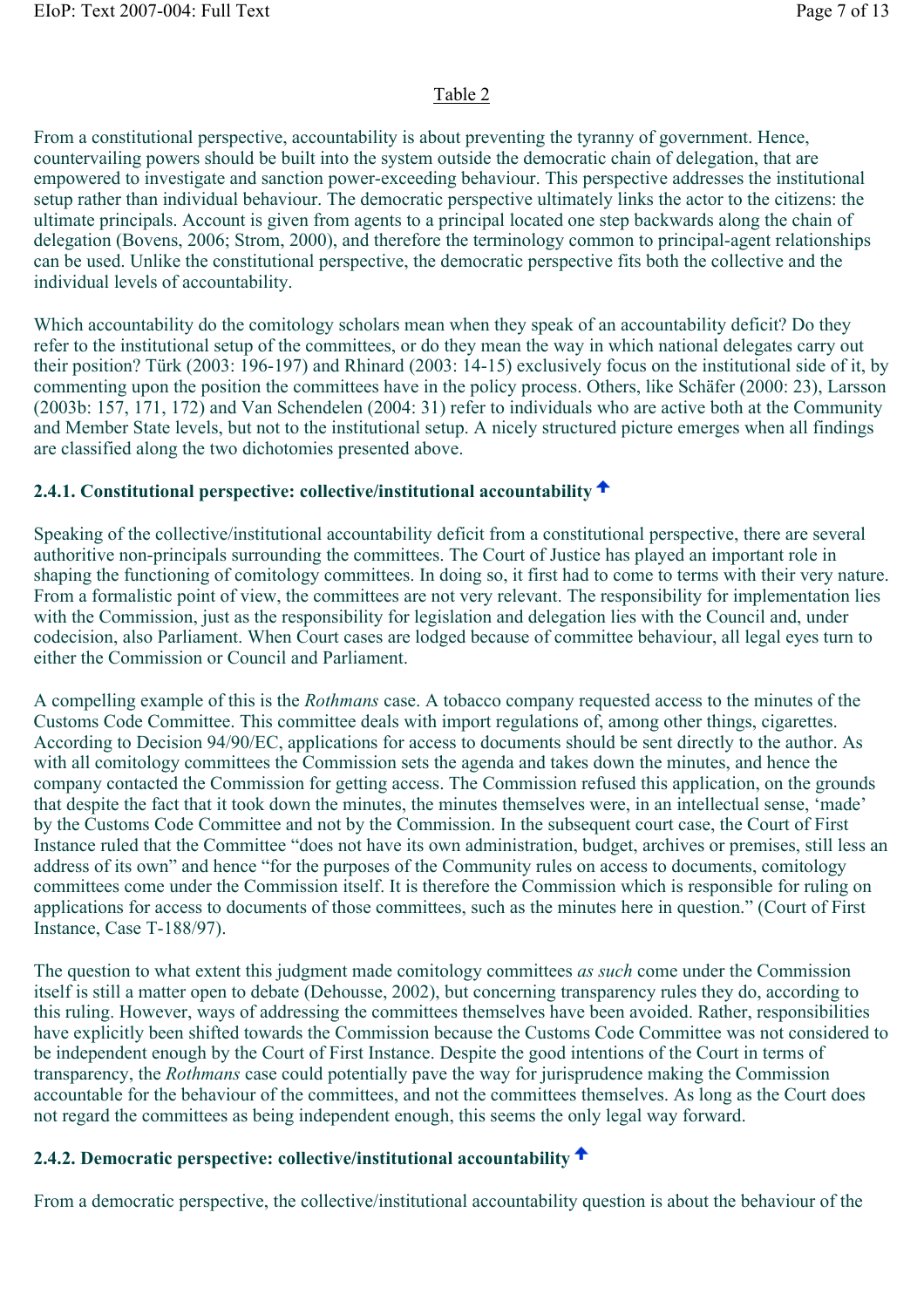committees in the light of the preferences of their principals, being the Council and, under codecision, Parliament (see also Figure 1 above). Therefore, according to the democratic perspective, the committees should be accountable to these two institutions. However, if a committee acts in a way the legislative power does not like, there is nothing it can do about it. As mentioned before, the only thing Parliament can do is to adopt a resolution condemning a committee for power abuse, but for that it would need to prove that the adopted proposal was not in line with the mandate of that particular committee as set out in the basic act. In this sense the powers of the Parliament are similar to those of – and add nothing to – the powers of the Court of Justice(5). However, such a resolution should be adopted within one month after a committee voices its opinion, and since resolutions can only be adopted in the monthly plenary sessions in Strasbourg, this arrangement comes close to being a dead letter (6). The Council does not have any powers at all, unless the Commission refers a draft proposal to it. However, if the committees simply give an opinion on a proposal, which they usually do, neither the Council nor Parliament come in the picture if they do not like the content of that opinion. Here, a clear institutional accountability deficit can be exposed from the democratic perspective. The entities to which policies are delegated can take any measure they like as long as they can agree upon it. If implementation measures are not matching the legislator's preferences, it is unable to hold them to account.

There are, however, substantial efforts under way to stop this part of the institutional accountability gap. Parliament, Council and Commission recently agreed on amending the 1999/468/EC Comitology act, in which a new procedure is introduced for committees which are involved in changing the content of basic legislation. In this new procedure, the 'regulatory procedure with scrutiny', both the Council and Parliament would have the power to overturn a favorable opinion by a committee. The new 'regulatory procedure with scrutiny' therefore can stop part of the accountability gap by keeping the Council and Parliament in the game after setting up a committee. This new procedure has been formalized in Decision 2006/512/EC, and the procedures for the according committees will be updated in due course. Promising as this may seem, it must be kept in mind that this new procedure will not apply to all committees. In fact, it is only meant for committees dealing with changing certain aspects of the basic legislation, for example for adapting it to scientific and technological progress. Committees not doing so will retain their original procedures, and therefore they can still be subject to an accountability gap.

### **2.4.3. Democratic perspective: individual accountability**

Moving away from institutional to individual accountability from the democratic perspective, there are different issues to take notice of. Figure 2 shows the chain of delegation for the individual level:

#### Figure 2

The arrows in Figure 2 represent the chain of delegation: a set of principal-agent relationships. Accountability is to go in the opposite direction: ministers to parliament, parliament to the citizens, et cetera. An accountability deficit would occur if the comitology participant is able to act against the desires of principals up the hierarchy.

A common line of reasoning is that discretion requires accountability. The more autonomy an actor enjoys, the more there is a need to hold him to account in order to avoid 'agency loss' (Strom, 2000: 270-271). This means that there is more need of accountability in situations of high autonomy than in situations of low autonomy. At one end of the scale, there is of course the extreme position of 'no discretion'. Here, accountability would simply have no point: the actor is under complete control and hence there is no discretion to be controlled. Here one can speak of a power relationship but not of accountability (Keohane, 2002). It must therefore be stressed that discretion is a necessary precondition for locating the need for accountability, and hence for locating accountability deficits.

Past research shows substantial autonomy of delegated experts. Egeberg, Schäfer and Trondal (2003) found that 34 percent takes the position he or she thinks is best on the basis of his/her professional expertise, and just over half of their respondents does not have clear instructions about the position they have to take. This last finding is confirmed by Sannerstedt (2005) who found the same figure for Swedish delegates only.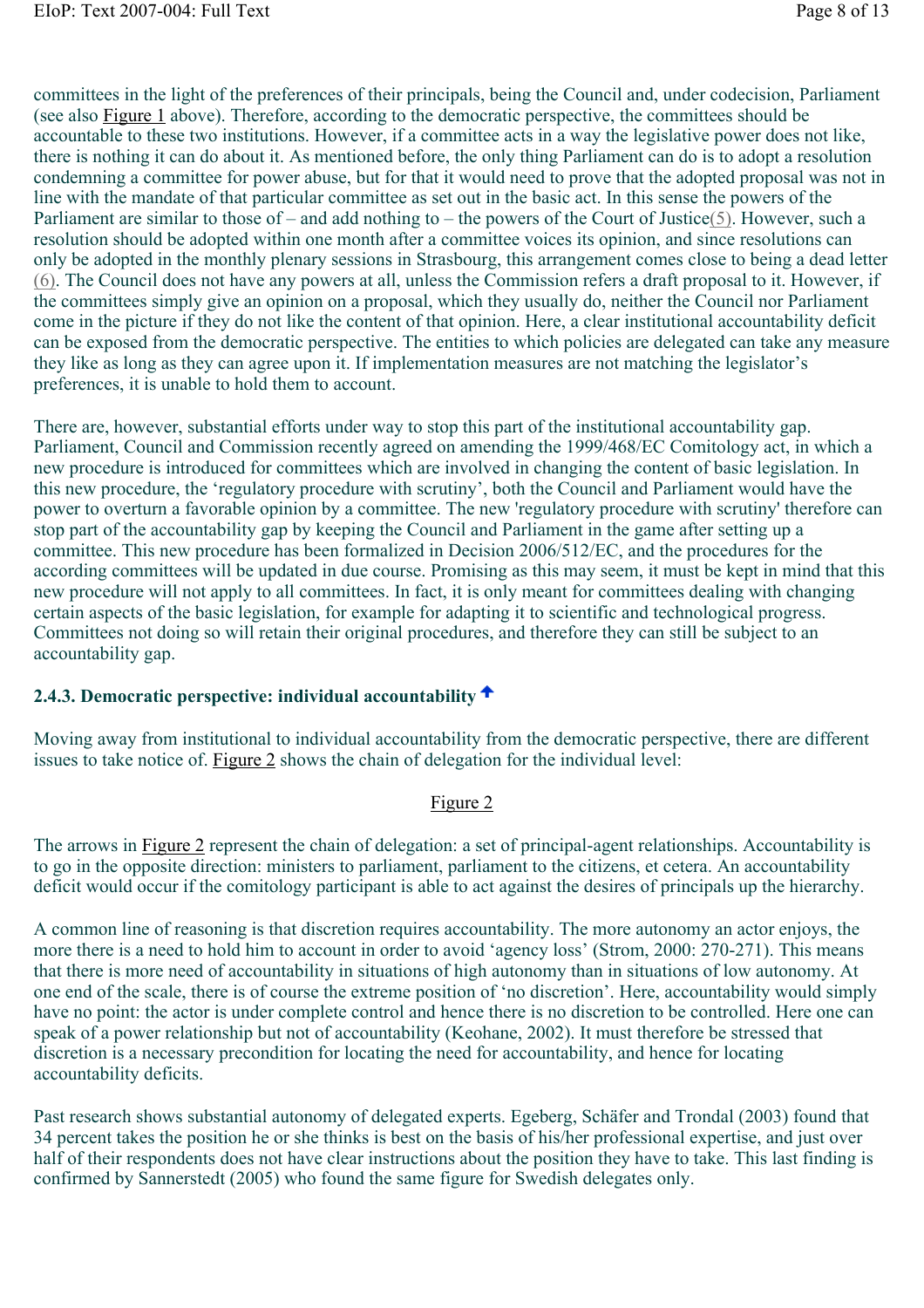Autonomy and co-ordination are closely related subjects. In the conclusion of a cross-national study into this, Kassim identifies two groups of countries with structural differences: "Some […] aim to construct an agreed position on every issue and to ensure coherent presentation by all national representatives at every stage of the EU policy process. Others have more modest ambitions […] filtering out policies that conflict with higher aims or ensuring that more important information is exchanged" (Kassim, 2000: 243). The first group of countries Kassim describes (of which France, the UK and Denmark are exemplary) is likely to give individual experts little room for maneuver because European policies are centrally co-ordinated. In the second group (with Germany, Greece, Spain and Portugal as main examples, but also Belgium and Italy to some extent) there is less structured coordination, and hence agents' behaviour is less well defined *ex ante*. Following Peters and Wright, the Netherlands – not examined in Kassim's study – clearly belongs to the second group as well (Peters and Wright, 2001: 163- 165). On the other hand, these two authors also suggest that in areas of low political salience, 'attempts at centralized control, or even information-sharing, *may break down in the face of links with policy experts from other countries and from the EU*' (emphasis added, Peters and Wright, 2001: 166). This important expectation, however, is not substantiated. The literature therefore is ambiguous on this issue: on the one hand accountability deficits seem more likely to occur in Germany, Greece, Spain, Portugal and the Netherlands than in the UK, Denmark and France because of their different co-ordination structures. However, it is also likely that these structures do not matter at all for politically less salient topics.

Thus, many delegates to comitology committees enjoy a high degree of autonomy. Also, the work in committees is of quite a technical nature. Sannerstedt (2005) found that committee participants characterize the work in the group as a 'spirit of expertise', and many of his respondents thought that the most important thing is to find the *technically* best solution (Sannerstedt, 2005: 105, emphasis added). Egeberg, Schäfer and Trondal found that 60 per cent of their respondents to a *great extent* feel allegiance to their own professional background and expertise, and that 26 per cent believes that their colleagues from other member states act as either independent experts, or have a mixed role between government representative and independent expert(7) (Egeberg, Schäfer and Trondal, 2003; italics in the original).

Another line of thought relates to degrees of expertise. As Radaelli notes, European policy-making is dominated by technocratic experts, and the same is true for comitology committees (Radaelli, 1999: 758). Delegated experts bring their specific expertise with them to Comitology committee meetings. It could be hard for their superiors to hold them to account because they themselves lack this specialized knowledge. One may wonder why there is a need for accountability in the first place. If policy making is about specialized knowledge, one could argue that experts should be doing their work autonomously so that their professional judgment is not affected by other considerations. Similarly, politicians are not experts and may not be able to judge important technical questions' (Demmke, 2000: 301). However, this approach makes too sharp a distinction between the 'technical' and the 'political' realms. There are plenty of examples where technical issues are ambiguous politically. For example, the decision to put certain chunks of land on the environmentally protected area list may result in prohibitions of port or airport expansion, which has severe economic consequences. Changes in agricultural export refunds affect farming businesses. Therefore, technical issues can very well bear political saliency. This is also true for technical policies which by themselves are politically contagious, such as the Single European Sky. In this policy, efforts are under way to integrate all national airspaces into a single European airspace. This involves very technical discussions, but also hard politically motivated bargaining related to the competitiveness of current national airports, and the military use of airspace – a matter that directly affects national sovereignty.

These examples underline the point made by Radaelli that expert knowledge is not necessarily universally accepted and uncontested. Through ideas, politics takes place and thus, as Radaelli notes, knowledge has become the terrain of politics (Radaelli, 1999: 759)(8). Therefore, policy experts should be held to account (ibid: 770- 771). Technically 'best' solutions might neither be the most feasible, nor the most politically desirable solutions (Radaelli, 1999: 759). The balancing between technically sound decision-making and political salience, in combination with the autonomy of actors, makes it important to hold actors to account at the individual level. Holding experts to account, though, can be difficult. As Van Schendelen notes: 'As "being an expert" is part of their self-image, experts tend to play solo, reluctant to accept instructions from and report to the superiors at home' (Van Schendelen, 2004: 31). From this, it follows that the 'technicality' of specific issues affects the accountability relationship between expert and superior. The more expert knowledge an issue requires, the more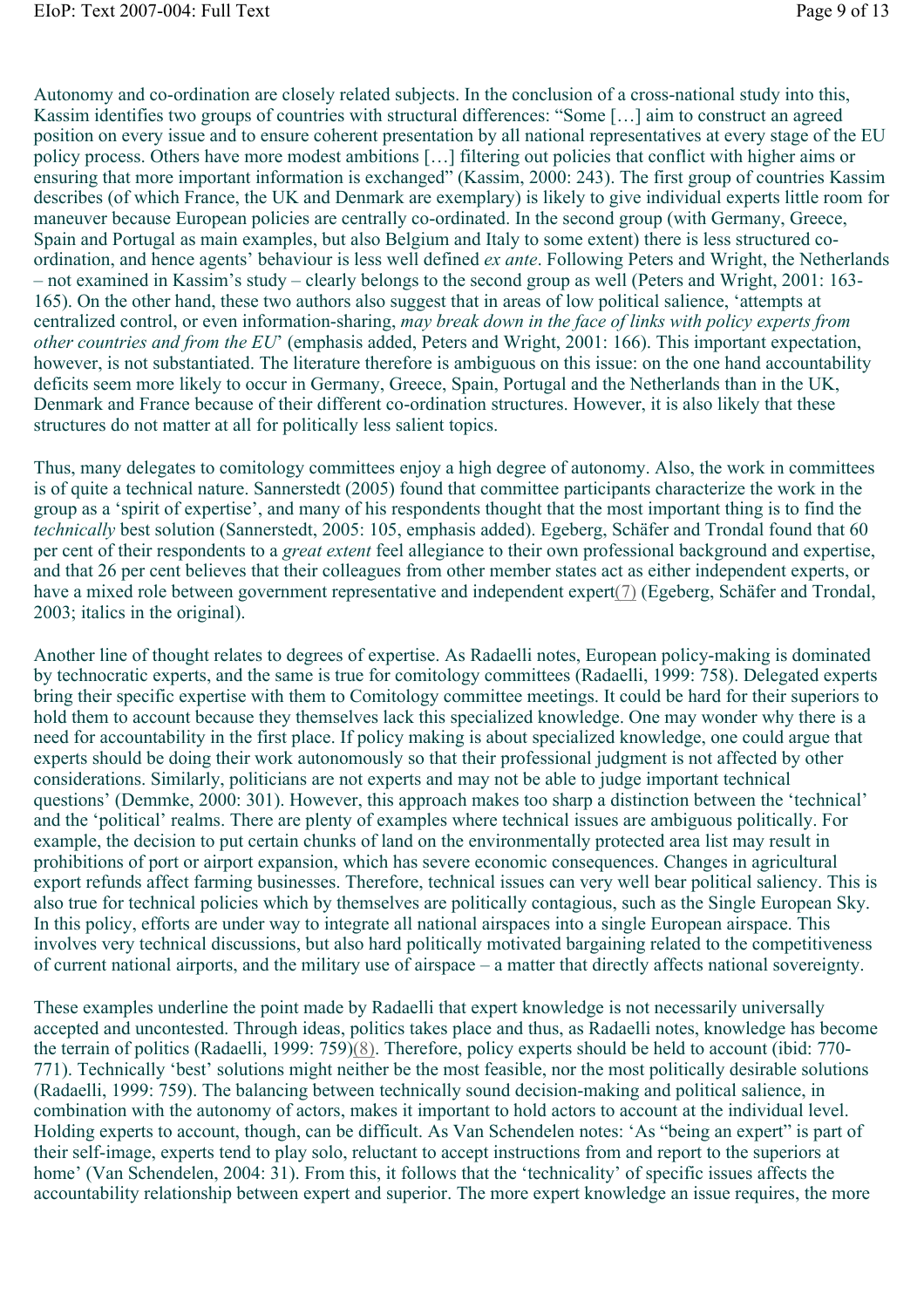difficult it is for forums to hold the respective actor to account, and the higher the likelihood of an accountability deficit is. In sum, autonomy and expertise could affect accountability practices, and therefore also the emergence of deficits.

It must be pointed out here that there are various ways to hold individuals to account. An accountability relationship between a principal and an agent can be direct, but can also be influenced by a third party. Bringing the previous discussion about 'police patrol' and 'fire alarm' arrangements back to mind (McCubbins and Schwartz, 1984), police patrols are structured and active forms of oversight, while fire alarms are less structured and passive forms of oversight. It could therefore very well be that principals do not actively monitor the agents' behaviour, but rather rely on others to notify them when things go badly wrong.

Even when the structure of an accountability relationship resembles that of a police patrol arrangement, this does not necessarily mean that it also works accordingly in practice. Even though the agents can be obliged to send reports to their principals on every single committee meeting they attend in Brussels, this does not necessarily mean that these principals read the reports, let alone that they have the expert knowledge to understand and assess the situation on the basis of these reports. In situations like these, a simple police patrol setting is not sufficient because it is unable to effectively monitor behaviour. An (additional) fire alarm setting is then required, in which third, more informed, persons or entities are involved. Then, acts of accountability take place after these third entities, such as stakeholders or perhaps colleagues, trigger the principal to take action. Therefore, even in a perspective which only points at principal-agent relationships, the 'fire alarm'-function of third entities should not be overlooked. Deficits occur if principals are not informed – be it directly or indirectly through stakeholders or colleagues – of the behaviour of the agent, so that ultimately he is able to go against the wish of democratically elected bodies without risking consequences. Of course these principals, in the end, may not have formulated a position at all, in which case one cannot speak of a deficit: there is no wish to go against in the first place. On the other hand, there is an accountability deficit if agents go against a principals will, if the principal is kept uninformed of actual events, or if the principal is not open to information from the agent.

## **3. Conclusion**

Researchers who are interested in accountability and comitology have important choices to make. On the one hand, there is a clear gap in research. Many claim that accountability is a problem in this context, but fail to substantiate this. On the other hand, the gap includes several quite distinct aspects of accountability. One could say there are two gaps: one is of accountability at the collective level, while the other is of accountability at the individual level. At the collective level, accountability is about checks and balances and the delegation of authority. Deficits can be found with the actual powers of institutions and the according practices. Researching this level can be particularly burdensome because the institutional arrangements are in flux, with new procedures added and redundant ones removed more or less continuously. At the individual level the focus would be on the delegation of tasks, and deficits may be found with the distribution of expertise and the autonomy of agents. It should be stressed, though, that these factors were suggested by the literature, which itself does not provide any systematic analysis of the emergence of accountability deficits. Researchers should therefore keep an open mind for other possible independent variables that have not been mentioned elsewhere.

Future research should be aware of the issues involved in accountability and comitology research, which I have attempted to summarize in this paper. There is a need for empirical research on both the individual and the collective level.

# **References**

Andenas, Mads, and Alexander Türk (eds.) (2000), *Delegated legislation and the role of committees in the EC*, London: Kluwer Law International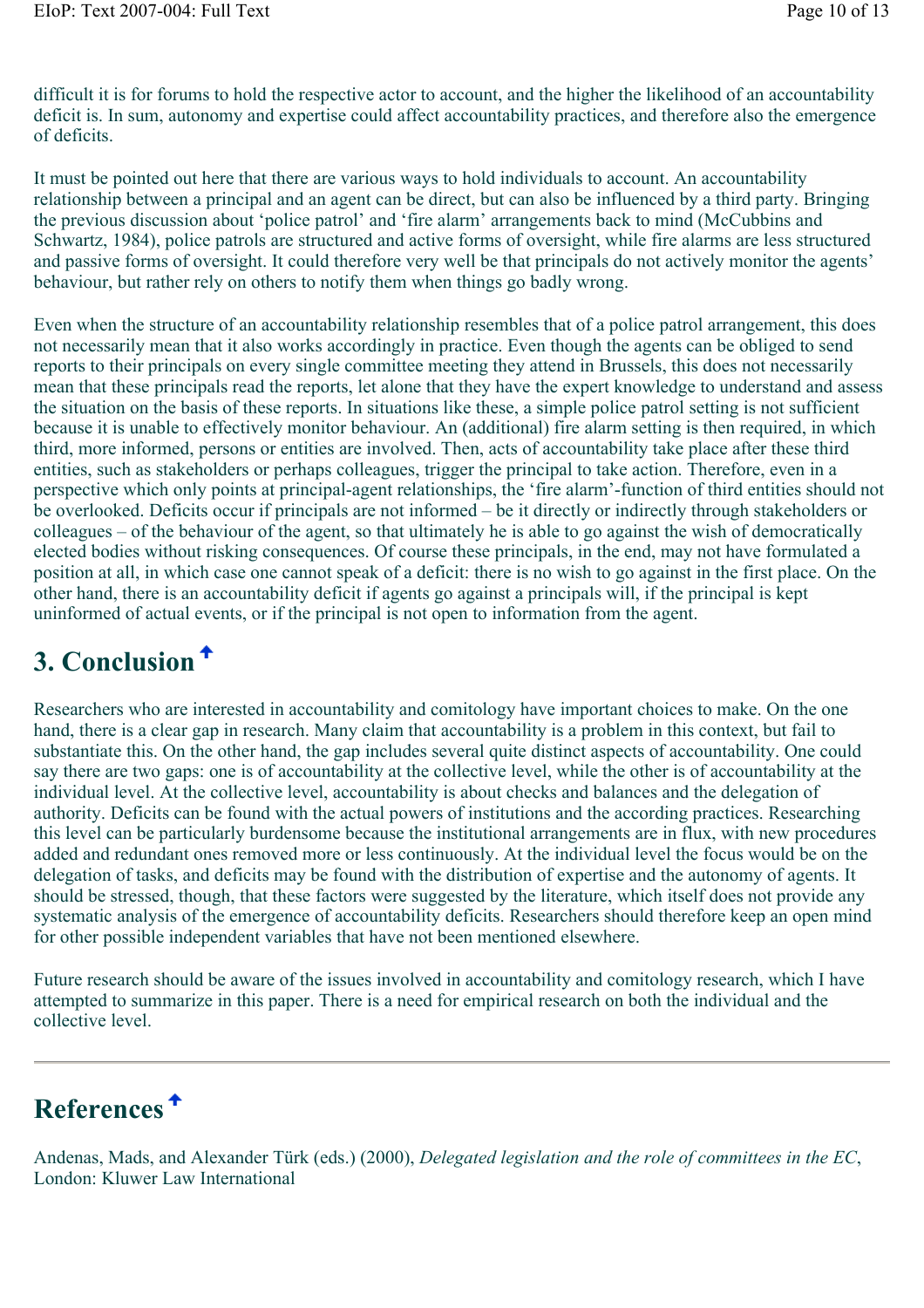Behn, R. (2001), *Rethinking democratic accountability*, Washington DC: Brookings Institution Press.

Bergström, Carl Frederik (2005), *Comitology: delegation of powers in the European Union and the committee system*, Oxford: Oxford University Press.

Bovens, Mark (2006), "Analysing and assessing public accountability. A conceptual framework", *European Governance Papers (EUROGOV)*, No. C-06-01, http://www.connex-network.org/eurogov/pdf/egp-connex-C-06- 01.pdf

Bovens, Mark, and Paul 't Hart (2005), "Publieke verantwoording: zegen en vloek", in: Wieger Bakker and Kutsal Yesilkagit (eds.), *Publieke verantwoording*, Amsterdam: Boom, pp. 245-264.

Christiansen, Thomas, and Emil Kirchner (eds.) (2000), *Committee Governance in the European Union,* Manchester: Manchester University Press.

Day, P. and R. Klein (1987), *Accountabilities: five public sectors*, London: Tavistock.

Dehousse, Renaud (2002), *Misfits: EU Law and the transformation of European governance*, Jean Monnet Working Paper, http://www.jeanmonnetprogram.org/papers/02/020201.html

Demmke, Christoph (2000), "Comitology in the environmental sector", in: Mads Andenas and Alexander Türk (eds.), *Delegated legislation and the role of committees in the EC*, London: Kluwer Law International, pp. 279- 302.

Egeberg, Morten, Günther Schäfer and Jarle Trondal (2003), "The many faces of EU Committee governance", in: *West European Politics*, Vol. 26: 3, pp. 19-40.

European Commission (2006a), "Register of Comitology",

European Commission (2006b), "Report from the Commission on the working of committees during 2005", COM (2006) 446, Brussels, http://eur-lex.europa.eu/LexUriServ/site/en/com/2006/com2006\_0446en01.pdf

Hofmann, Herwig C.H., and Annette Elisabeth Töller (1997), "Zur Reform der Komitologie: Gen-Mais in der 'Filet-Falle', Working Paper, Hamburg: Hamburg University.

Hopenhayn, Hugo, and Susanne Lohmann (1996), "Fire-alarm signals and the political oversight of regulatory agencies", in: The *Journal of Law, Economics and Organization*, vol. 12:1, pp. 196-213.

Huber, John (2000), "Delegation to civil servants in parliamentary democracies", in: *European Journal of Political Research*, vol. 37, pp. 397-413.

Joerges, Christian and Jürgen Neyer (1997), "Transforming strategic interaction into deliberative problem-solving: European Comitology in the foodstuffs sector", in: *Journal of European Public Policy*, Vol. 4: 4, pp. 609-625.

Kassim, Hussein (2000), "The national co-ordination of EU policy: confronting the challenge", in: H. Kassim, B. Guy Peters and V. Wright, *The national co-ordination of EU policy: the domestic level*, Oxford: Oxford University Press, pp. 235-264.

Keohane, Robert (2002), "Political accountability", Paper prepared for conference on delegation to international organizations, Park City, Utah, May 3-4, 2002.

Larsson, Torbjörn (2003a), *Precooking in the European Union – the world of expert groups*, Stockholm: ESO, http://www.regeringen.se/content/1/c6/03/63/05/17549c2a.pdf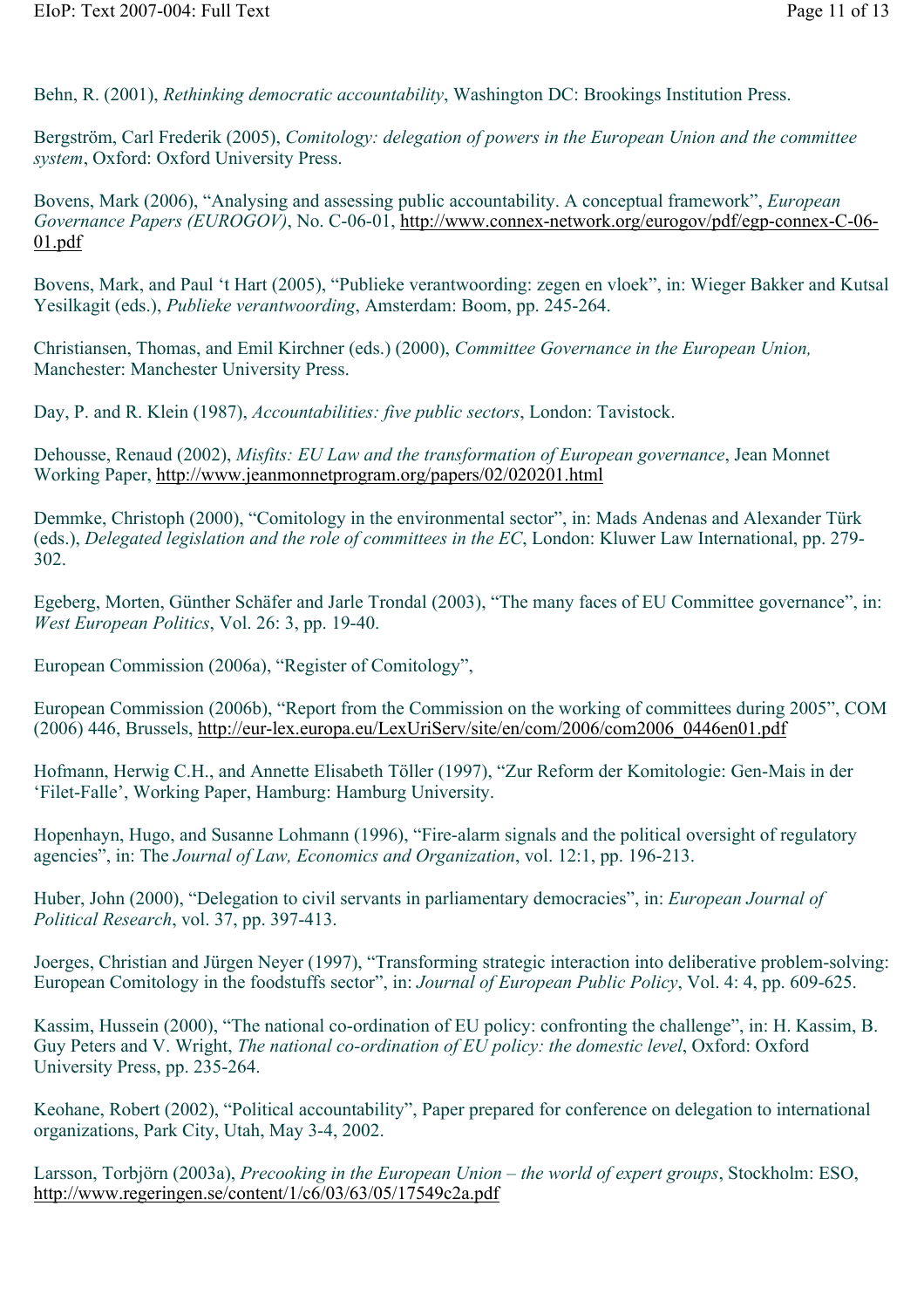Larsson, Torbjörn (2003b) 'The Different roles played by National civil servants in the European committees' in C. Demmke and C. Engel (eds.) *Continuity and Change in the European Integration Process*, Maastricht: EIPA.

McCubbins, Mathew, and Thomas Schwartz (1984), "Congressional oversight overlooked: police patrols versus fire alarms", *American Journal of Political Science*, Vol. 28: 1, pp. 165-179.

Mulgan, Richard (2000), "'Accountability': an ever-expanding concept?", in: *Public Administration*, Vol. 78: 3, pp. 555-573.

Peters, B. Guy, and Vincent Wright (2001), "The national co-ordination of European policy-making", in: Jeremy Richardson (ed.), *European Union*, 2nd Edition, London: Routledge, pp. 155-178.

Pollack, Mark (2003), *The engines of European integration: delegation, agency, and agenda setting in the EU*, Oxford: Oxford University Press.

Pollitt, Christopher (2003), *The essential public manager*, London: Open University Press/McGraw-Hill.

Radaelli, Claudio (1999), "The public policy of the European Union: whither politics of expertise?", in: *Journal of European Public Policy*, Vol. 6: 5, pp. 757-774.

Rhinard, Mark (2003), *Committees in the European Union: an empirical and normative assessment*, Paper presented for the EUSA 8<sup>th</sup> International Biennial Conference, Nashville, Tennessee, USA, March 27-29 2003.

Sannerstedt, Anders (2005), "Negotiations in EU Committees", in: Ole Elgström and Christer Jönsson, *European Union Negotiations: processes, networks and institutions*, London: Routledge, pp. 97-114.

Schäfer, Günther (1996), "Committees in the EC policy process", in: Robin Pedler and Günther Schäfer (eds.), *Shaping European law and policy*, Maastricht: European Centre for Public Affairs, pp. 3-23.

Schäfer, Günther (2000), "Linking member state and European administrations", in: Mads Andenas and Alexander Türk (eds.), *Delegated legislation and the role of committees in the EC*, London: Kluwer Law International, pp. 3-24.

Strom, Kaare (2000), "Delegation and accountability in parliamentary democracies", in: *European Journal for Political Research*, Vol. 37, pp. 261-289.

Türk, Alexander (2000), "The role of the Court of Justice", in: Mads Andenas and Alexander Türk (eds.), *Delegated legislation and the role of committees in the EC*, London: Kluwer Law International, pp. 217-253.

Türk, Alexander (2003), 'Transparency and comitology', in C. Demmke and C. Engel (eds.) *Continuity and Change in the European Integration Process*, Maastricht: EIPA.

Van Schendelen, Rinus (ed.) (1998), *EU Committees as influential policy makers*, Aldershot: Ashgate.

Van Schendelen, Rinus (2004), "The EU as negotiations arena: diplomats, experts, and PAM professionals", in: Paul W. Meerts and Franz Cede (eds.), *Negotiating European Union*, Basingstoke: Palgrave Macmillan, pp. 17- 34.

Vos, Ellen (1997), "The Rise of Committees", in: *European Law Journal*, Vol. 3:3, pp. 210-229.

Vos, Ellen (1999), "EU Commitees: The evolution of unforeseen institutional actors in European product regulation", in: Christian Joerges and Ellen Vos (eds.), *EU Committees: Social regulation, law*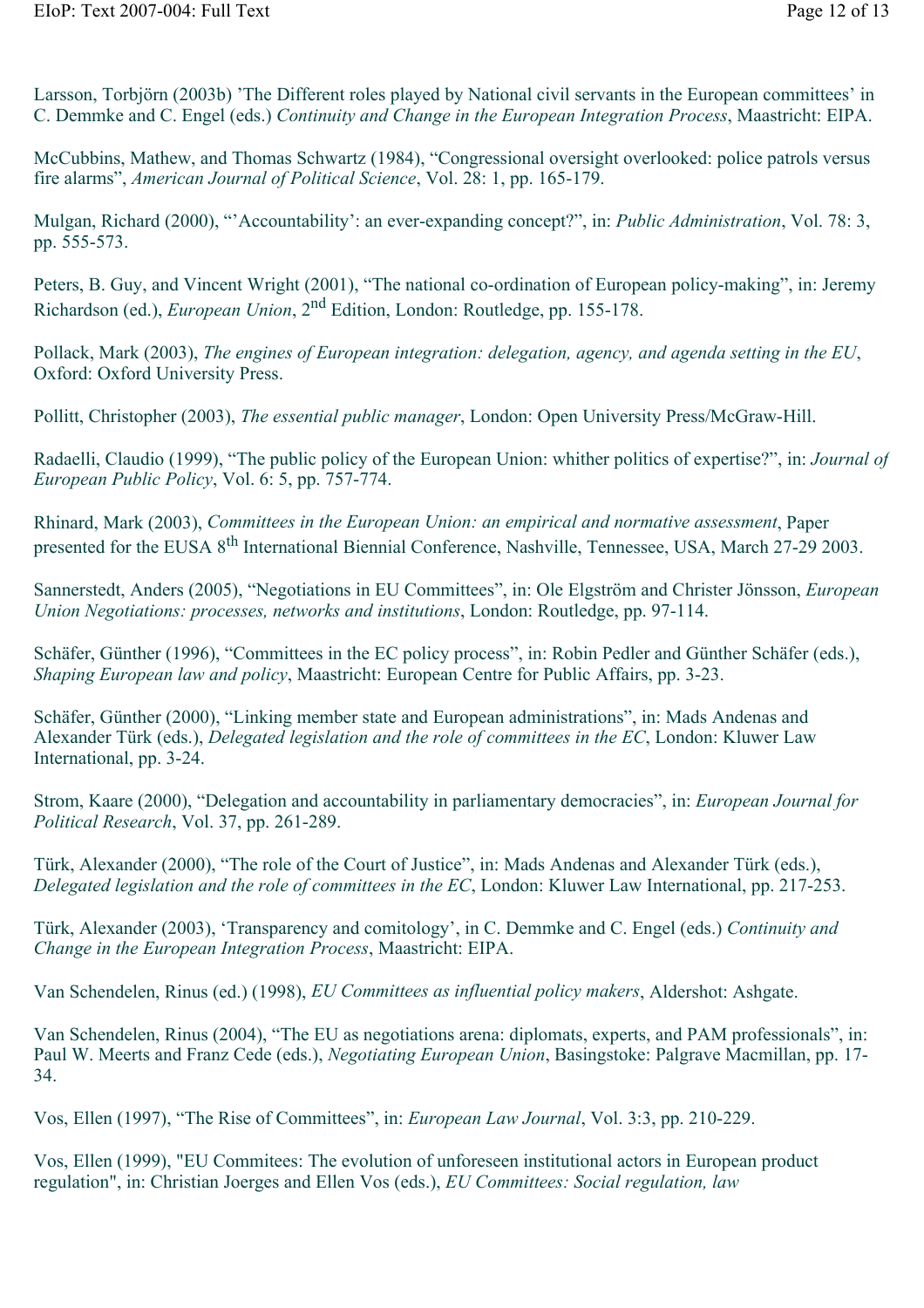### **Endnotes**

(\*) This paper forms part of the research 'Multilevel governance and public accountability in Europe: Which institutions, which practices, which deficit?', funded by NWO (the Netherlands Organisation for Scientific Research), and led by prof. dr. M. Bovens, prof. dr. D. Curtin and prof. dr. P. 't Hart. This project is registered under no. 450-04-319 in NWO's 'Shifts in Governance'-programme.

(1) 15 exploratory interviews were conducted with stakeholders (3), member state representatives (8), Commission officials (3) and a member of European Parliament (1). These included the policy areas of Transport (5), Agriculture (6) and Environment (3).

(2) Some argue accountability can be equated with 'responsiveness' or 'responsibility' (see Mulgan 2000: 566- 569 for a clear summary) by indicating that responsiveness towards the general public or organized interests is essentially the same as being accountable to political actors and eventually the general public. However, this covers only one of the entities to which account can be rendered: the general public. As will be shown onwards, there are more ways to render account.

(3) See e.g. Bergström (2005) for a historical account, or Christiansen and Kirchner (2000) and Jörges and Vos (1999) for general overviews.

(4) Interviews with member state representatives and Commission officials dealing with comitology committees. See footnote 2 for more details.

(5) Article 230, TEU, and interview with a Member of European Parliament

(6) See the interinstitutional agreement between Commission and Parliament on procedures for implementing Council Decision 1999/468/EC, OJ 2000 L 256/19.

(7) Interestingly, 74 per cent believes that their colleagues from other member states act mainly as government representatives. In an analytical sense this does not match the 60 per cent who to a great extent feels allegiance to their own professional background and expertise. This would imply that many respondents of this survey feel different about themselves than about their colleagues. This could point either towards reliability problems in the data set, or towards a self-serving bias among the respondents.

(8) See also Demmke (2000: 300) who, in an analysis of environmental committees, concludes that the decisions national executive experts take 'have an enourmous impact on the national legal, political and economic systems of the Member States'.

> *©2007 by Gijs Jan Brandsma formated and tagged by KH, 16.5.2007*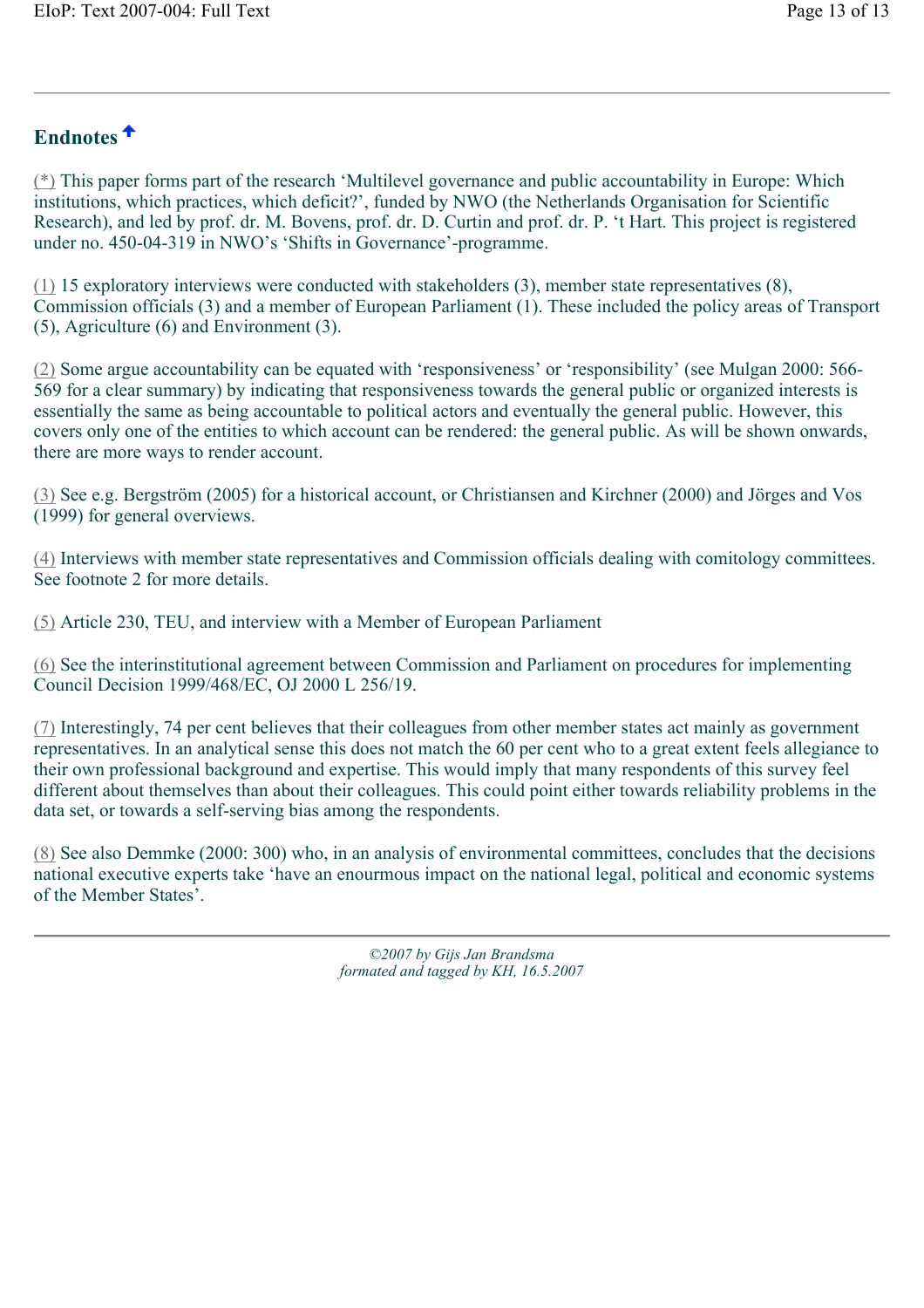# **Table I**

# **The procedures of comitology committees**

|                                | <i>Vote result</i>                                                                                                   |                                                                                                                                                                            |                                                                                                                                                    |  |
|--------------------------------|----------------------------------------------------------------------------------------------------------------------|----------------------------------------------------------------------------------------------------------------------------------------------------------------------------|----------------------------------------------------------------------------------------------------------------------------------------------------|--|
| <b>Procedure</b>               | in favour                                                                                                            | Qualified majority Between QM in favour<br>and QM against                                                                                                                  | <b>Qualified majority against</b>                                                                                                                  |  |
| <b>Advisory</b><br>procedure   | Commission only takes notice of the committee's opinion, and a simple majority of member<br>states suffices for that |                                                                                                                                                                            |                                                                                                                                                    |  |
| <b>Management</b><br>procedure | Commission may adopt its proposal                                                                                    |                                                                                                                                                                            | Commission may either abandon its proposal<br>or refer it to the Council (if Council does not<br>act in time, the proposal may be<br>limplemented) |  |
| <b>Regulatory</b><br>procedure | Commission may<br>adopt its proposal                                                                                 | Commission may either abandon its proposal or refer it (or an amended<br>Version) to the Council. If Council does not act, the Commission may<br>adopt its latest proposal |                                                                                                                                                    |  |
| <b>Safeguard</b><br>procedure  | Add-on procedure: Any participant may refer the matter to the Council and thereby abandon<br>the committee procedure |                                                                                                                                                                            |                                                                                                                                                    |  |

# **Table II**

# **Locating accountability deficits in comitology**

|                                          | <b>Constitutional perspective</b>                                                       | Democratic perspective                                                                                                                    |
|------------------------------------------|-----------------------------------------------------------------------------------------|-------------------------------------------------------------------------------------------------------------------------------------------|
| Collective/institutional<br><b>level</b> | Accountability of the committee<br>towards non-principals: i.e. the<br>Court of Justice | Accountability of the committee towards its<br>legislative principals: i.e. the Council and, under<br>codecision, the European Parliament |
| <b>Individual level</b>                  |                                                                                         | Accountability of committee participants to their<br>domestic superiors: <i>i.e.</i> within national ministries                           |